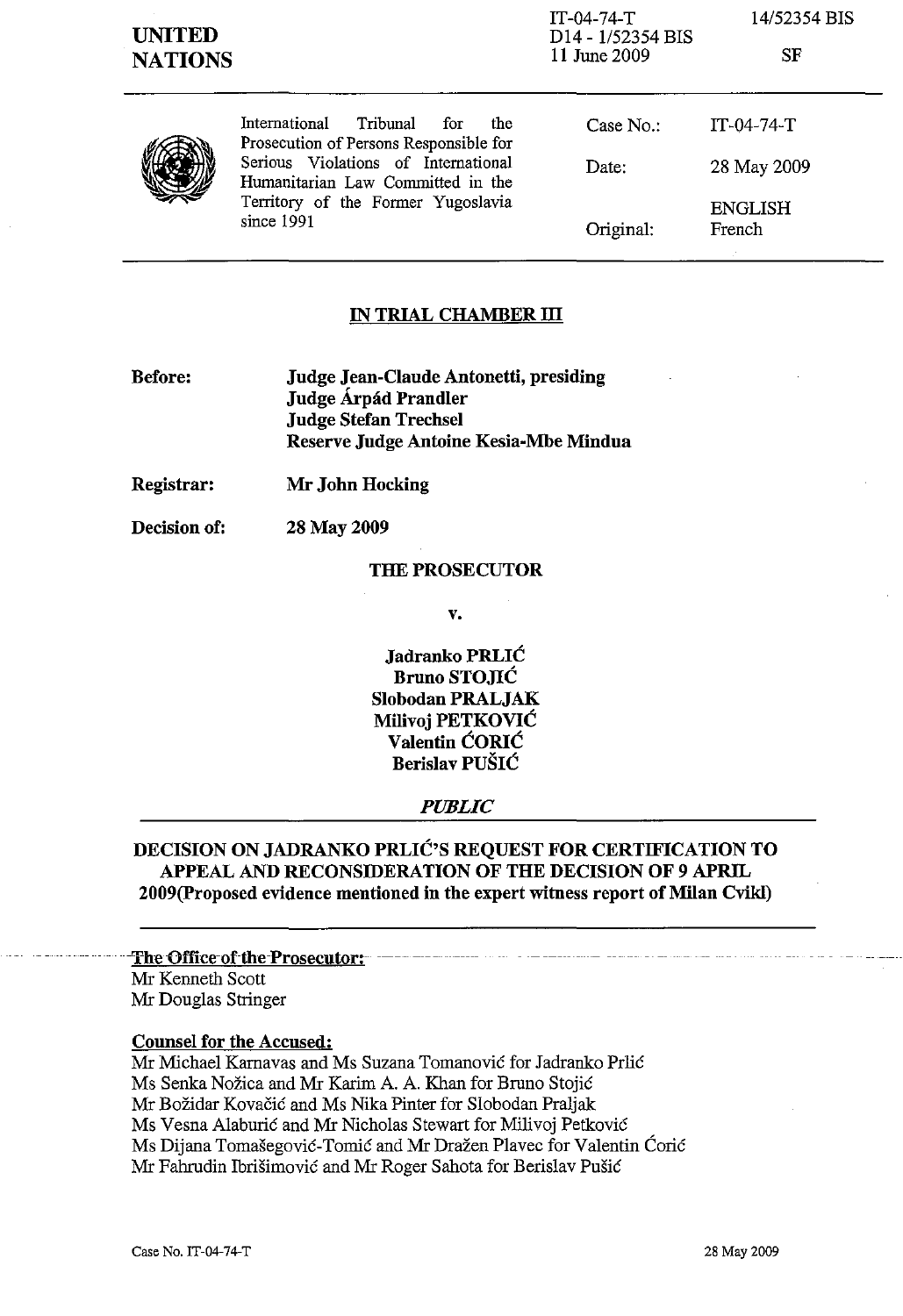**TRIAL CHAMBER III** ("Chamber") of the International Tribunal for the Prosecution of Persons Responsible for Serious Violations of International Humanitarian Law Committed in the Territory of the Former Yugoslavia since 1991 ("Tribunal"),

**SEIZED** of "Jadranko Prlic's Request for Certification to Appeal under Rule 73 (B) Against the *Décision portant sur la « Deuxième Demande D'Admission D'Éléments* de Preuve Documentaire » Présentée par la Défense Prlic, 9 April 2009" filed confidentially by Counsel for the Accused Prlic ("Prlic Defence") on 16 April 2009 ("Request"), in which the Prlic Defence requests that the Chamber certify the appeal it intends to pursue, in part, against the Decision of 9 April  $2009<sup>1</sup>$  on account of the Chamber's rejection of 58 proposed exhibits related to the expert witness report of Milan Cvikl ("Proposed Exhibits") as their request for admission was filed out of time,

**NOTING** "Jadranko Prlic's Second Motion for the Admission of Documentary Evidence", filed confidentially by the Prlic Defence on 27 February 2009 ("Initial Motion"), ruled upon in the Impugned Decision,

**NOTING** the "Prosecution Response to Jadranko Prlic's Request for Certification to Appeal Under Rule 73 (B) Against the *Decision portant sur la* « *Deuxieme Demande D 'Admission D 'Elements de Preuve Documentaire* » *Presentee par la Defense Prlic,*  9 April 2009" filed confidentially by the Office of the Prosecutor ("Prosecution") on 24 April 2009 ("Response"), in which the Prosecution requests that the Chamber deny Jadranko Prlić's Request on the grounds that the requirements under Rule 73 (B) of the Rules of Procedure and Evidence ("Rules") were not met,

**NOTING** "Jadranko Prlic's Request for Leave to Reply and Reply to the Prosecution Response to Jadranko Prlic's Motion for Reconsideration of the *Decision portant sur la* « *Deuxieme Demande D 'Admission D 'Elements de Preuve Documentaire» Presentee par la Defense Prlic,* 9 April 2009", filed confidentially by the Prlic Defence on 1 May 2009 ("Leave to Reply and Reply"), in which, *inter alia,* the Prlic

<sup>&</sup>lt;sup>1</sup> "Decision on 'Second Motion for the Admission of Documentary Evidence' filed by the Prlic Defence", rendered by the Chamber on 9 April 2009, ("Impugned Decision").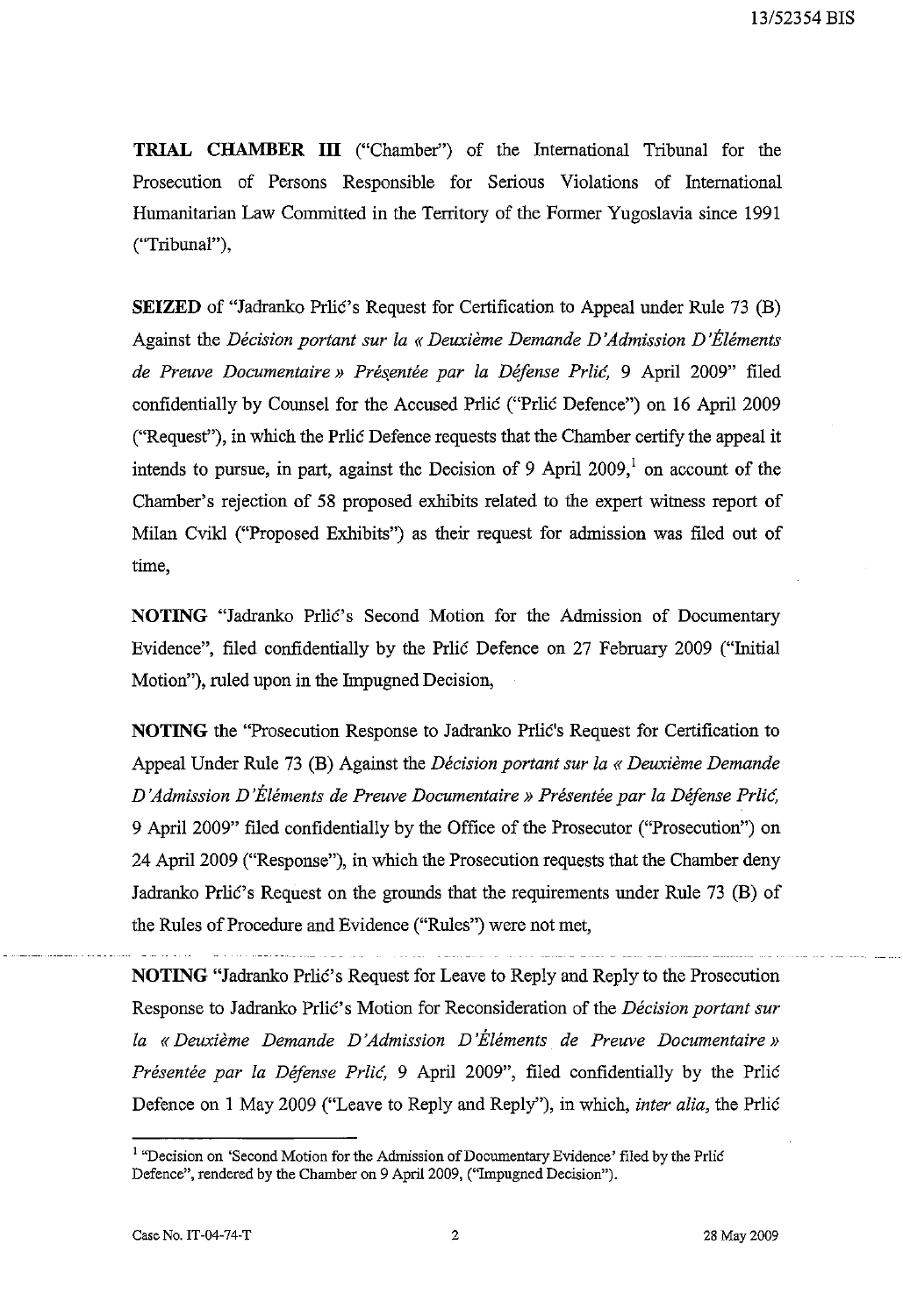Defence notes that it requests, primarily, certification to appeal the Impugned Decision relating, henceforth, to 52 Proposed Exhibits, and not to 58, as mentioned in the Request, related to the expert witness report of Milan Cvikl, or, alternatively, the Prlic Defence requests that the Chamber reconsider *proprio motu* the Impugned Decision with regard to the Proposed Exhibits, or decide to hold a hearing in order to obtain further clarification,

**CONSIDERING** that the other Defence teams have not filed any response to this Request,

**CONSIDERING** that, in its Request, the Prlic Defence submits, in particular, that the Chamber's refusal to admit the Proposed Exhibits violates the rights of the Accused Prlic to a fair trial; that this causes the Accused Prlic prejudice by not allowing him to adequately challenge the evidence against him, which may be relevant and lead to his acquittal; that this also deprives him of the possibility of presenting defence evidence, and that the immediate resolution of this issue by the Appeals Chamber would ensure that proceedings are conducted in a fair and expeditious manner, $<sup>2</sup>$ </sup>

**CONSIDERING** that, in its Request, the Prlic Defence contends, more specifically, that the Chamber erroneously applied its own guidelines by accepting to examine the request for admission of certain documents relating to expert witness Milan Cvikl while refusing to do so with regard to the Proposed Exhibits, $3<sup>3</sup>$ 

**CONSIDERING** that the Prlic Defence also submits, in its Reply, that there may have been a confusion in the presentation of the arguments set forth in its Initial Motion, which would have given rise to the rejection of the Proposed Exhibits mentioned in the Impugned Decision,<sup>4</sup>

**CONSIDERING** that the Prlic Defence notes that it incorrectly stated in its Request that the Proposed Exhibits had initially been tendered for admission through five witnesses, of whom expert witness Milan Cvikl, by means of the IC lists;<sup>5</sup> that this error may have resulted in the rejection by the Chamber of the Proposed Exhibits,

<sup>&</sup>lt;sup>2</sup> Request, p. 1, para. 18 (a), (b), (c) and (d); para. 19 (a), (b) and (c).

<sup>3</sup> Request, para. 18 (a).

 $4$  Reply, pp. 1 and 2.

 $<sup>5</sup>$  Reply, para. 1.</sup>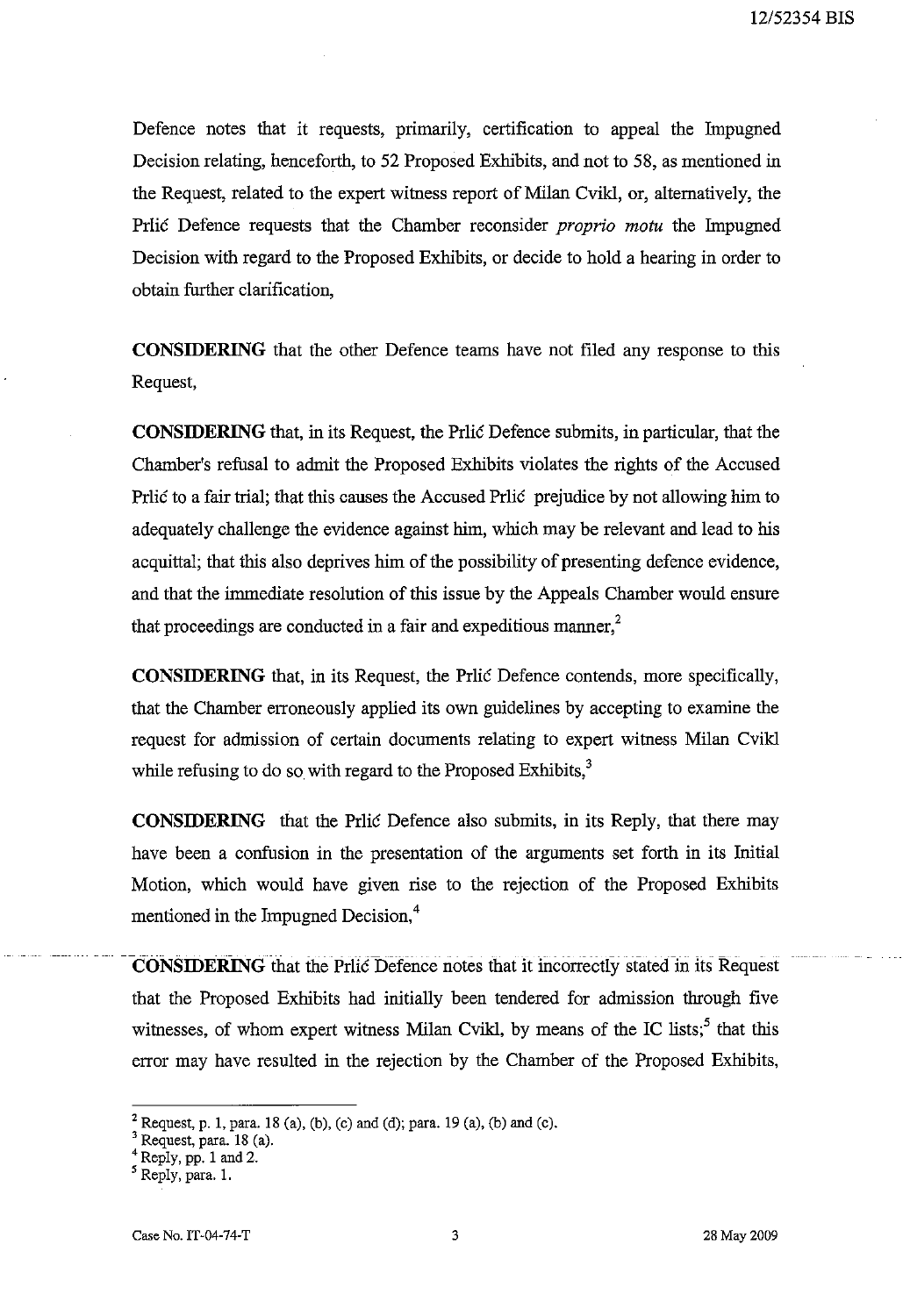whereas mention was indeed made, in Annex 1 to the Request, that the Proposed Exhibits were listed in the footnotes of the expert witness report of Milan Cvikl, $^6$ 

**CONSIDERING** that the Prlic Defence maintains that, to the extent that the Proposed Exhibits are mentioned in the expert witness report of Milan Cvikl, $^7$  who appeared from 12 to 15 January 2009, it was therefore not possible to request their admission within the prescribed time-limit of 5 December  $2008$ ;<sup>8</sup> that it was in good faith that Prlic Defence requested the admission of the Proposed Exhibits by means of the Initial Motion, in compliance with Guideline 9 on the admission of documentary evidence by means of a written motion, as set forth by the Chamber in the "Decision Adopting Guidelines for the Presentation of Defence Evidence" rendered on 24 April 2008 ("Guideline  $9$ "),  $9$ 

**CONSIDERING** further, that the Prilic Defence submits that the majority of the 52 Proposed Exhibits were added to the Priic Defence 65 ter List on 17 or 18 November  $2008$ ;<sup>10</sup> that the Prlic Defence could not determine – before the proofing session with expert witness Milan Cvikl – which documents would be tendered during his testimony and which would be presented by written motion, $<sup>11</sup>$ </sup>

**CONSIDERING** that the Prlic Defence also alleges that by refusing to admit the Proposed Exhibits the Chamber has placed form over substance and has deviated from the established practice regarding the admission of evidence at this Tribunal at the expense of the rights of the Accused; $^{12}$  that, according to the Priic Defence, "the law must be based not on the application of form, but on the pursuit of justice",<sup>13</sup>

**CONSIDERING** that the Prlic Defence contends that the Impugned Decision is not fair to the extent that the Chamber took a more liberal approach towards the Prosecution and did not subject it to such stringent temporal requirements during the presentation-of-its case,  $14$ 

<sup>&</sup>lt;sup>6</sup> Reply, para. 2.

 $<sup>7</sup>$  Request, para. 18 (a).</sup>

<sup>8</sup> Reply, para. 4.

<sup>9</sup> Reply, para. 7.

<sup>&</sup>lt;sup>10</sup> Request, para. 18 (a); Reply, para. 5.

<sup>&</sup>lt;sup>11</sup> Request, para. 18 (a).

 $12$  Request, para. 18 (c).

 $13$  Request, para. 18 (d).

 $14$  Request, para. 18 (e).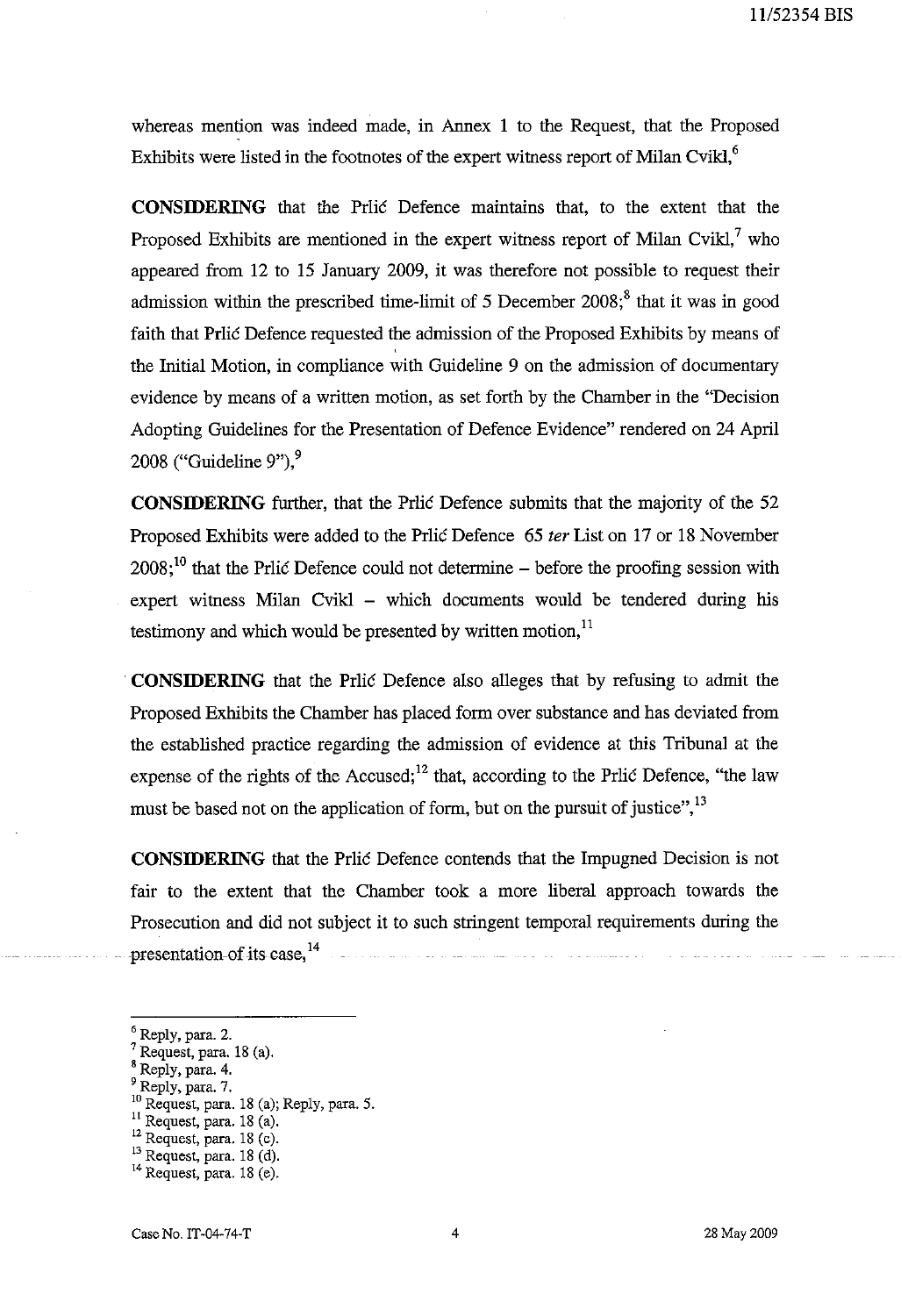**CONSIDERING** that in its Response, the Prosecution requests that the Chamber deny the Motion on the grounds that the fair and expeditious nature of the proceedings have not been jeopardised by the Chamber's refusal to admit the Proposed Exhibits into evidence, and that the immediate resolution of this issue by the Appeals Chamber would not materially advance the proceedings,<sup>15</sup>

**CONSIDERING** that in its Response, 'the Prosecution recalls, in particular, that according to the Initial Motion, the Proposed Exhibits had been moved for admission through the testimony of five witnesses who appear before the Chamber; that the Prlić Defence, in this regard, referred to the IC lists it had filed and to the orders on admission of evidence rendered by the Chamber; that since these claims were incorrect, as the Proposed Exhibits had never been moved for admission through these five witnesses, the Chamber had rightly concluded that the Proposed Elements should have been tendered for admission through the Initial Motion filed by the Prlić Defence on 5 December 2008; that the Proposed Exhibits had therefore not been tendered for admission as soon as possible, as required by Guideline 9 set forth by the Chamber, $16$ 

**CONSIDERING** that the Prosecution further recalls that interlocutory appeals are the exception, not the rule;<sup>17</sup> that subscribing to the argument of the Prlic Defence that every ruling declining the admission of evidence deprives the judges of evidence, would be paramount to considering that every decision denying the admission of evidence would give rise to an interlocutory appeal, with the effect of making interlocutory appeals the rule and not the exception,<sup>18</sup>

**CONSIDERING** that the Prosecution also alleges that the Prlic Defence appears to suggest in the Request that the exclusion of the Proposed Exhibits may result in the unjust conviction of the Accused Prlić, without nevertheless demonstrating how the Proposed Exhibits are essential to the Prlic Defence,<sup>19</sup>

**CONSIDERING,** in limine, that the Chamber decides to grant Jadranko Prlić's Request for Leave to Reply on the grounds that the circumstances raised by the Prlic

<sup>&</sup>lt;sup>15</sup> Response, paras. 1 to 3 and 10.

<sup>&</sup>lt;sup>16</sup> Response, para. 5.

 $17$  Response, para. 2 (a).

<sup>&</sup>lt;sup>18</sup> Response, para. 8.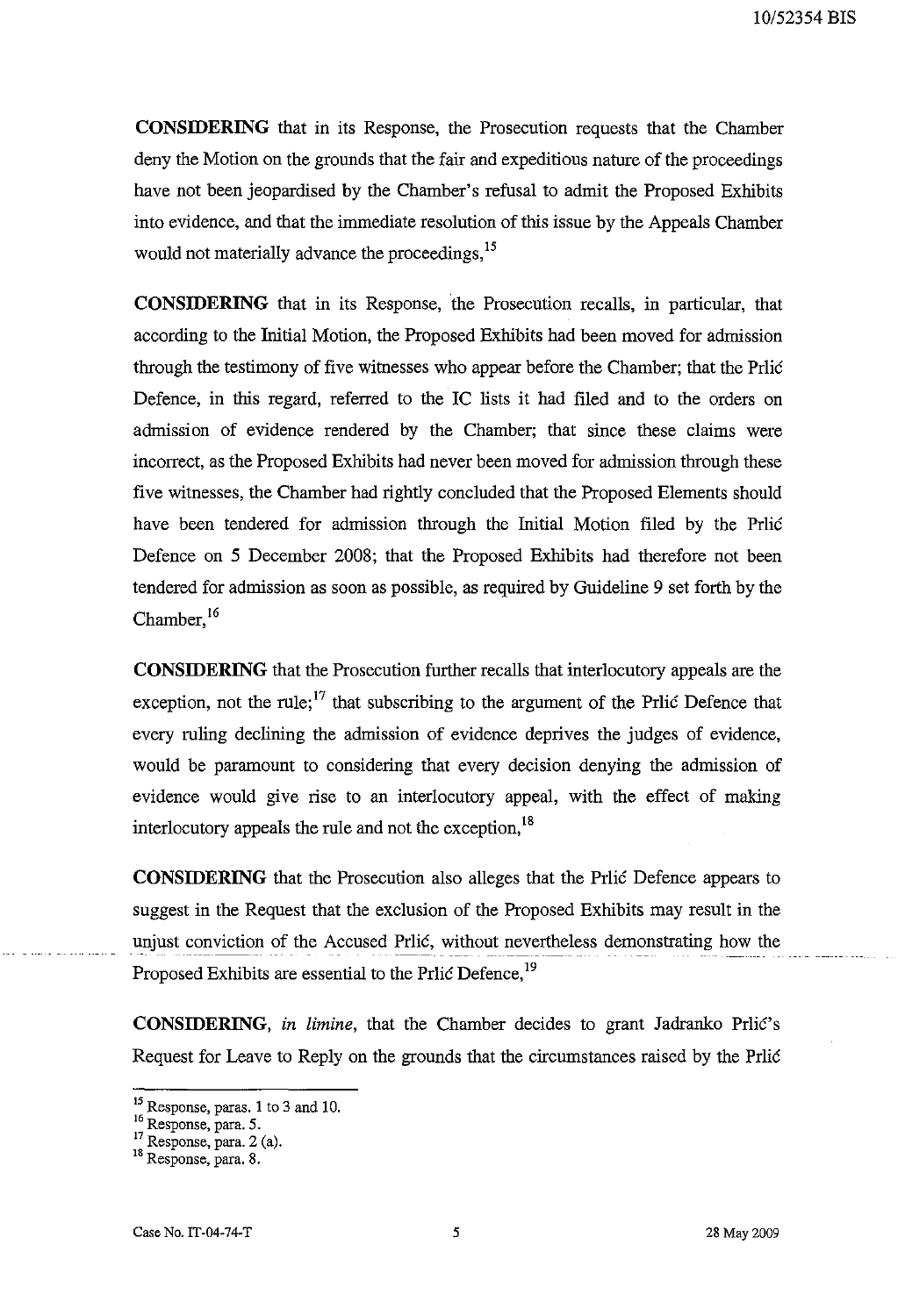Defence relate to the confusing nature of the arguments in the Initial Motion, which may have given rise to a misinterpretation on the part of the Chamber, are, in the view of the Chamber, sufficiently urgent for it to grant its request,

**CONSIDERING** that the Chamber notes, firstly, in the Reply, that the Prlic Defence requested principally certification to appeal the decision, or, alternatively, that the Chamber reconsider the Impugned Decision or, that it order a hearing to be held to shed new light on the matter,

**CONSIDERING** that, in the opinion of the Chamber, the arguments of the parties set forth in the Request, the Response and the Reply are sufficient and do not require a hearing to be held in order to bring new evidence,

**CONSIDERING** that the Chamber further notes that, through its Reply, the Prlic Defence modifies the Request which relates, henceforth, to 52 Proposed Exhibits relating to expert witness Milan Cvikl, instead of the 58 mentioned in the Request, $^{20}$ 

**CONSIDERING** that in the interests of clarity and judicial economy, the Chamber will firstly address the issue of whether it is appropriate to partially reconsider the Impugned Decision before examining, if necessary, the need to certify the appeal,

**CONSIDERING** that the Chamber recalls that a Trial Chamber has the inherent power to reconsider its own decisions and that it may grant a motion for reconsideration if the requesting party demonstrates to the Chamber the existence of a clear error of reasoning in the impugned decision or particular circumstances, being either new facts or arguments, $21$  which justify its reconsideration in order to avoid injustice, $^{22}$ 

<sup>&</sup>lt;sup>19</sup> Response, para. 9.

<sup>20</sup> Reply, p. 2, footnote on p. II (lD00241, lD00334, lD00832, lDOlO39, lDOlO78, lDOlO74, lD01093, lD02963, lD02965, lD03009,lD02978, lD02979, lD02981, lD02982, lD02983, lD02985, lD02986, lD02988, lD02987, lD02989, lD02992, lD02993, lD02998, lD02999, lD03005, lD03006, lD03007, lD03008, lD0301O, lD03011, lD03012, lD03013, lD03014, lD03015, lD03016, lD03017, lD03020, lD03022, lD03023, lD03024, lD03025, lD03026, lD03027, lD03028, lD03029, lD03030, lD03031, lD03033, lD03034, lD03035, lD03037, P07001).

<sup>21</sup>*Prosecutor* v. *Stanislav Galic,* Case No. IT-98-29-A, ''Decision on Defence Motion for Reconsideration", 16 July 2004, pp. 3 and 4 and quoting *Prosecutor* v. *Laurent Semanza,* Case No. ICTR-97-20-T, Trial Chamber III, "Decision on Defence Motion to Reconsider Denying Leave to Call Rejoinder Witnesses", 9 May 2002, para. 8.

*<sup>22</sup> Prosecutor* v. *Stanislav Galic,* Case No. IT-98-29-A, "Decision on Defence Motion for Reconsideration", 16 July 2004, pp. 3 and 4 and quoting *Prosecutor* v. *Zdravko Mucic et al.,* Case No.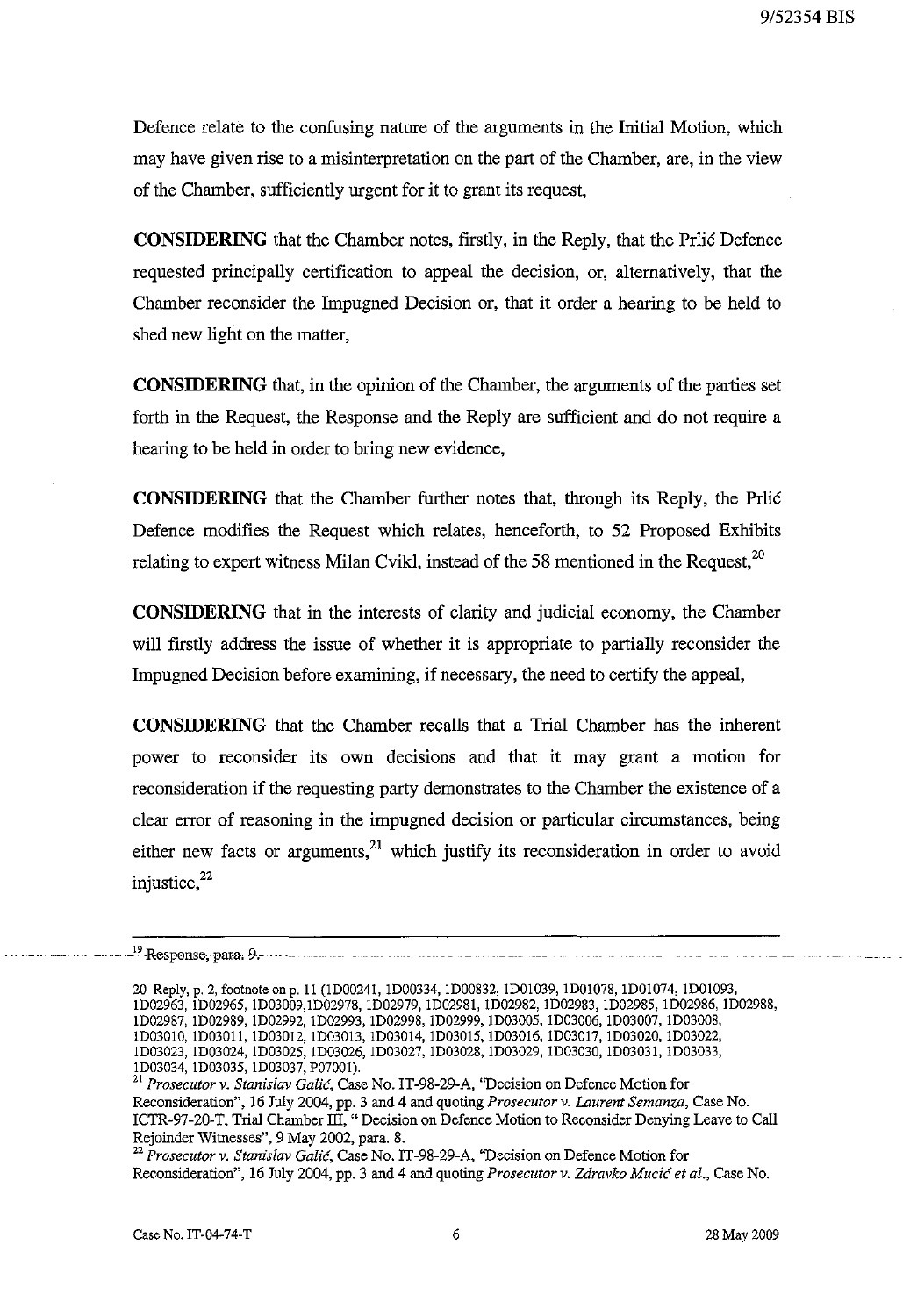**CONSIDERING** that the Chamber recalls the "Decision Regarding Requests Filed by the Parties for Reconsideration of Decisions by the Chamber", filed publicly on 26 March 2009 ("Decision of 26 March 2009"), in which, in order to guarantee the proper conduct of the trial, the Chamber establishes the context governing requests for reconsideration.<sup>23</sup> and in particular, that "Requests for Reconsideration dealing with the admission of evidence are no longer admissible to the extent that they deal with errors attributable to the parties",  $24$ 

**CONSIDERING** that the Chamber recalls that, in the Impugned Decision, it held that it was not possible for the Prlic Defence to request the admission of evidence relating to expert witness Milan Cvikl within the prescribed time-limit of 5 December 2008,<sup>25</sup> since he only testified from 12 January 2009,

**CONSIDERING** that the Chamber now notes, in the Reply, that the Prlic Defence corrects the Initial Motion by alleging today, contrary to its submission in the Initial Motion, that the Proposed Exhibits were never tendered for admission through a witness during a hearing,

**CONSIDERING** that the Chamber now notes, as the Prlic Defence rightly maintains in both its Request and Reply, that the Proposed Exhibits are mentioned in the expert report of witness Milan Cvikl, and that this information was included in Annex 1 to the Initial Request,

**CONSIDERING** that the Chamber finds that the only reasonable conclusion to be drawn is that the Proposed Exhibits mentioned in the expert report of witness Milan Cvikl could not, in theory, have been tendered for admission before the testimony of this witness, in compliance with the Chamber's practice, according to which a written request for the admission of evidence which has not been presented to a witness

IT-96-21A *bis*, "Judgement on Sentence Appeal", 8 April 2003, para. 49; *Prosecutor v. Popović et al.* Case No. IT-05-88-T, ''Decision on Defence Motion for Certification to Appeal Decision Admitting Written Evidence pursuant to Rule 92 *his* ", 19 October 2006, p. 4.

<sup>&</sup>lt;sup>23</sup> "Decision Regarding Requests Filed by the Parties for Reconsideration of Decisions by the Chamber", 26 March 2009, pp. 3 and 4, ("Decision on Requests for Reconsideration").

**<sup>24 (&</sup>quot;Decision on Requests for Reconsideration"), p. 3.** 

 $^{25}$  Impugned Decision, p. 6.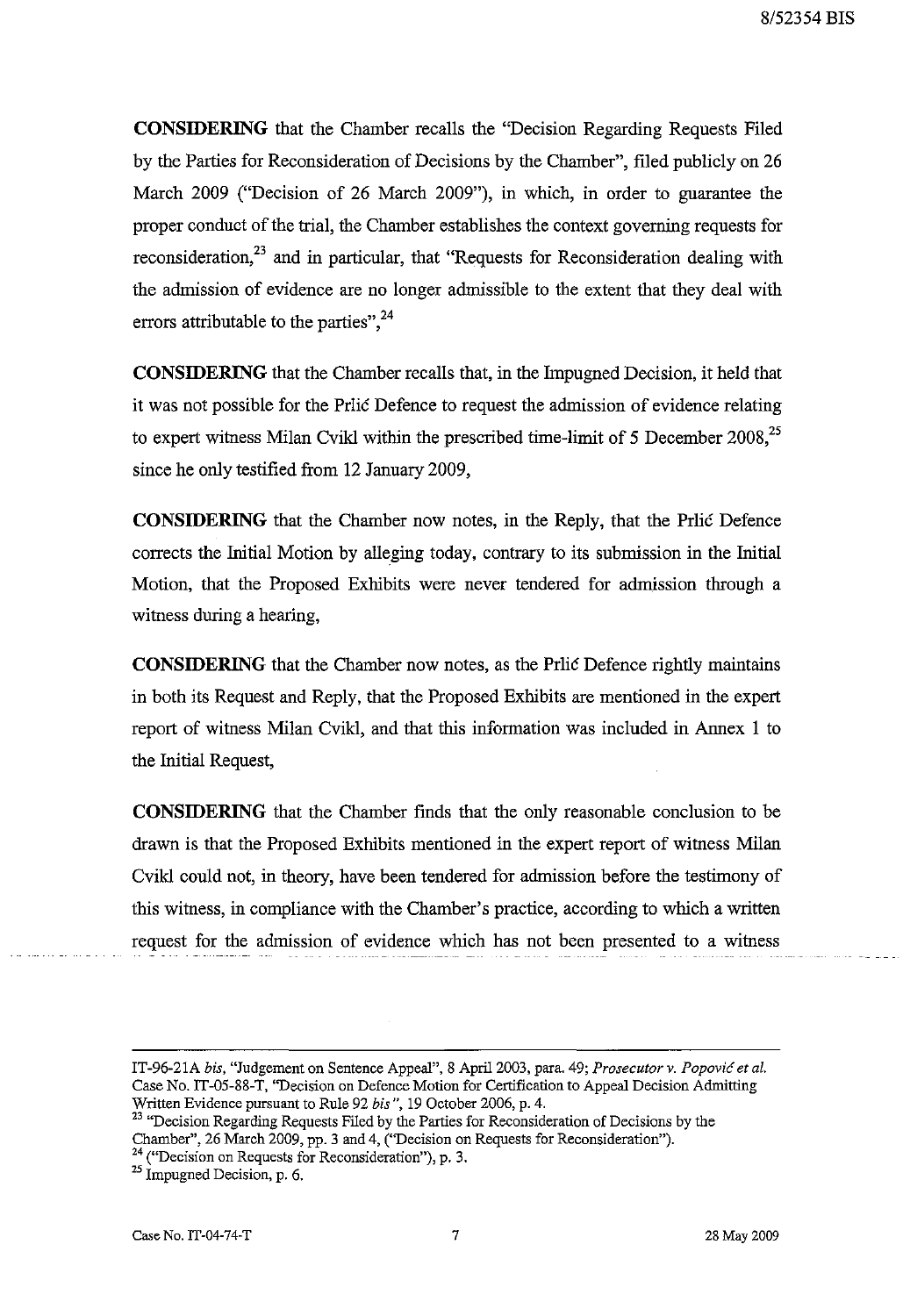during a hearing must be filed "as soon as possible" after all the evidence concerning a municipality or a given subject has been presented,<sup>26</sup>

**CONSIDERING** that the Chamber holds that providing incorrect information through the Initial Motion resulted in the Chamber denying the admission of the Proposed Exhibits, being an error attributable to the Prlic Defence, which, according to the Decision of 26 March 2009 on requests for reconsideration, should not give rise to the reconsideration of the Impugned Decision,

**CONSIDERING,** however, that the Chamber holds that, in order to remain consistent with the Impugned Decision, which authorises the Initial Motion as admissible, notably with regard to the evidence relating to expert witness Milan Cvikl, the Chamber decides, in the interests of justice, to reconsider the Impugned Decision and now declares the Initial Motion admissible in relation to the 52 Proposed Exhibits,

**CONSIDERING** that the Chamber therefore decides, in this decision, to consider the merits of the request for admission of the Proposed Exhibits under Rule 89 (C) of the Rules and in accordance with the requirements of Guideline 9,

**CONSIDERING** that the Chamber holds that the fact that the Proposed Exhibits are mentioned in a footnote of the report of expert witness Milan Cvikl, which was admitted into evidence by the Chamber on 18 February 2009, or that some of these exhibits were presented to the witness during the hearing, does not *ipso facto* require them to be admitted into evidence; that this circumstance does not in itself constitute an additional fact to justify the importance of having them adrnitted into evidence; that it behoves the Prlic Defence to present valid grounds in order to request the admission of the Proposed Exhibits mentioned in the report of expert wituess Milan Cvikl, so as not to encumber the Chamber unnecessarily with an overabundance of evidence.

**CONSIDERING** that it therefore behoves the Prlic Defence to illustrate the importance of the Proposed Exhibits for the determination of the case, as required under point (a) (vi) of Guideline 9, which is of particular importance with regard to

<sup>&</sup>lt;sup>26</sup> "Decision Amending the Decision on the Admission of Evidence dated 13 July 2006", 29 November 2006 ("Decision of 29 November 2006"), p. 7; Decision of 24 Apri12008, para. 35, Decision of 23 July 2008, pp. 4 and 5; Decision of 23 September 2009, pp. 2-4.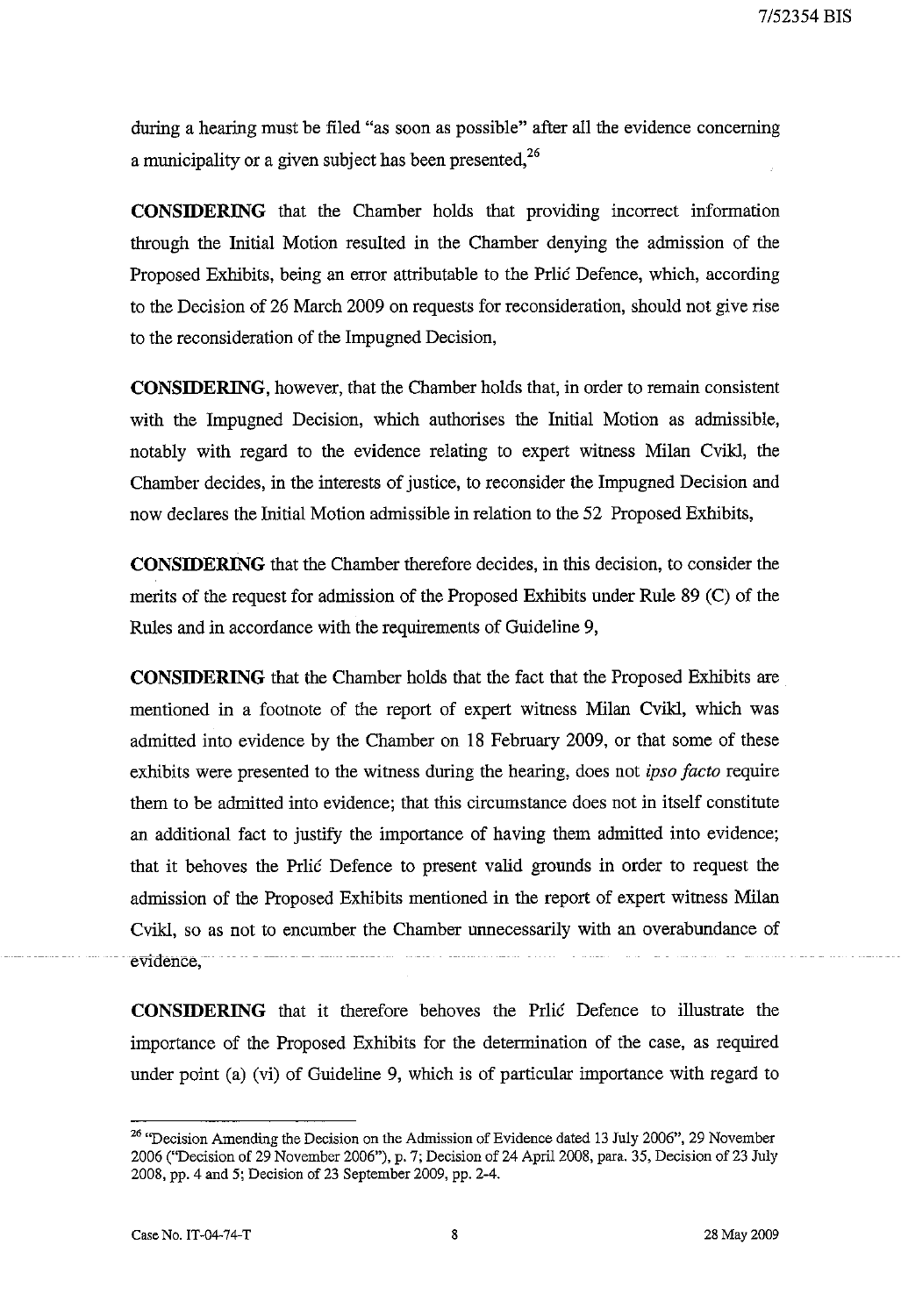the Proposed Exhibits in respect of municipalities which are beyond the scope of the Amended Indictment of 11 June 2008 ("Indictment"), or, in more general terms, with respect to contextual evidence,

**CONSIDERING** that the Chamber has therefore examined each of the Proposed Exhibits in the light of the information provided by the Prlic Defence in its Initial Motion and the objections raised by the Prosecution, and notes that a number of the Proposed Exhibits do not bear any indication, in the form of stamps or headings from official gazettes, to enable their identification, as indicated in the Annex to this decision,

**CONSIDERING** that, in respect of the Proposed Exhibits, the Chamber finds that to the extent that the Chamber has already admitted into evidence the report of expert witness Milan Cvikl providing broad coverage of the subject of the economic climate in Bosnia-Herzegovina between 1991 and 1994, and that the Chamber has also heard several witnesses brought by the Prlic Defence, and admitted into evidence several documents on the subject through these witnesses, the Proposed Exhibits on the economic ties between the municipalities of Bosnia-Herzegovina and the central government of Bosnia-Herzegovina, and the HZ H-B Croatian Community of Herceg-Bosna, are sufficiently relevant to be admitted into evidence; that, in respect of the other Proposed Exhibits, which merely provide sporadic examples of local economic measures, the Chamber holds that the Prlic Defence has not adequately demonstrated their importance, so that the Chamber deems that they do not provide any additional information required for a fuller understanding of the case,

**CONSIDERING,** therefore, that the Chamber decides to admit into evidence the Proposed Exhibits listed as "Admitted" in the Annex to this decision, as they present sufficient indicia of reliability, probative value and relevance in respect of the Indictment,

**CONSIDERING,** lastly, that the Chamber denies the admission into evidence of the Proposed Exhibits listed as "Not Admitted" in the Annex to this decision, while indicating the grounds for the denial of each,

**CONSIDERING** that the Chamber therefore considers moot the Request for Certification to Appeal the Impugned Decision,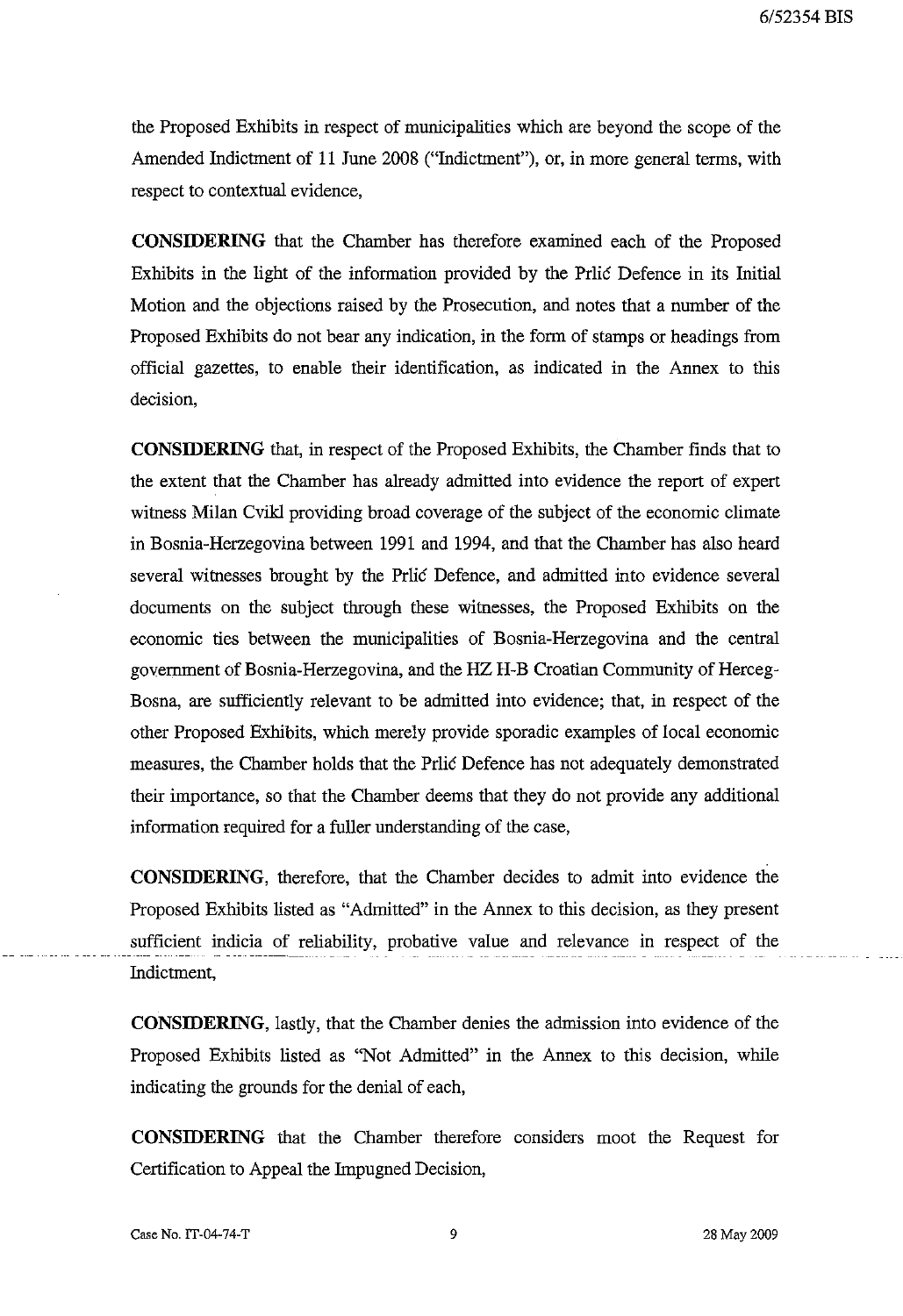## **FOR THE FOREGOING REASONS,**

**PURSUANT TO** Rules 54 and 89 of the Rules,

**AUTHORISES** the Prlic Defence to to file the Reply,

**PARTIALLY GRANTS** the Request,

**DECIDES** to partially reconsider the Impugned Decision and to admit into evidence the Proposed Exhibits listed as "Admitted" in the Annex to this decision,

**DENIES** in all other respects the admission into evidence of the Proposed Exhibits listed as "Not Admitted" for the reasons given in the attached Annex, **AND** 

**DISMISSES AS MOOT** the Request with respect to the certification to appeal the Impugned Decision,

Done in English and in French, the French version being authoritative.

*Isignedl* 

Jean-Claude Antonetti Presiding Judge

Done this twenty-eighth day of May 2009 At The Hague The Netherlands

**[Seal of the Tribunal]**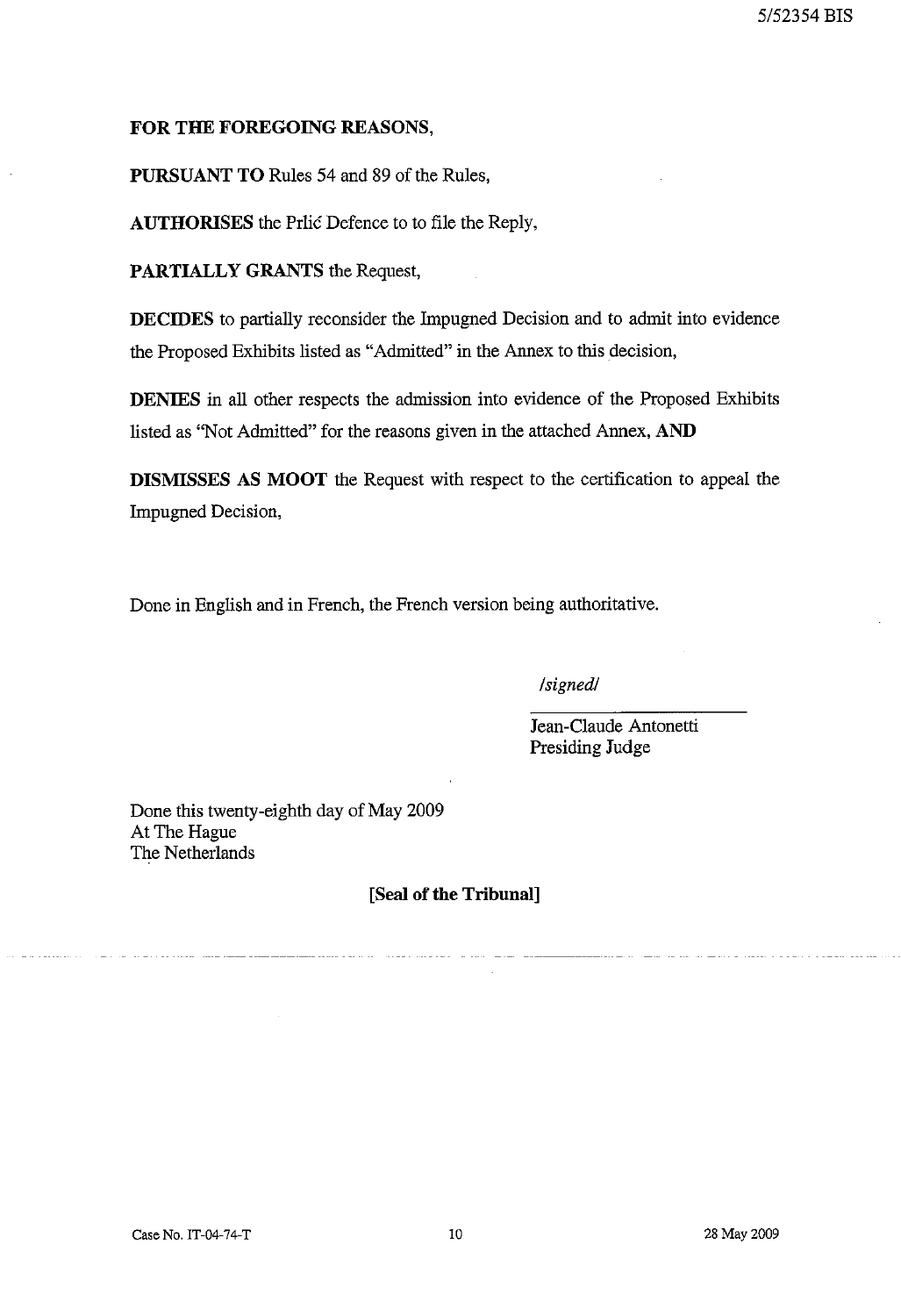| <b>MARKED FOR IDENTIFICATION</b>                                                                                      | <b>ADMITTED/NOT ADMITTED</b>                                                                                                                                                                                                                                                                                                                                                                                                                                                                                                                                                                                                                                                                                                                                                                                                                                              |
|-----------------------------------------------------------------------------------------------------------------------|---------------------------------------------------------------------------------------------------------------------------------------------------------------------------------------------------------------------------------------------------------------------------------------------------------------------------------------------------------------------------------------------------------------------------------------------------------------------------------------------------------------------------------------------------------------------------------------------------------------------------------------------------------------------------------------------------------------------------------------------------------------------------------------------------------------------------------------------------------------------------|
| AS                                                                                                                    |                                                                                                                                                                                                                                                                                                                                                                                                                                                                                                                                                                                                                                                                                                                                                                                                                                                                           |
| 1D00241                                                                                                               | Not admitted (the Prlic Defence has not                                                                                                                                                                                                                                                                                                                                                                                                                                                                                                                                                                                                                                                                                                                                                                                                                                   |
|                                                                                                                       | adequately demonstrated the relevance of                                                                                                                                                                                                                                                                                                                                                                                                                                                                                                                                                                                                                                                                                                                                                                                                                                  |
|                                                                                                                       | the document in respect of the                                                                                                                                                                                                                                                                                                                                                                                                                                                                                                                                                                                                                                                                                                                                                                                                                                            |
|                                                                                                                       | Indictment).                                                                                                                                                                                                                                                                                                                                                                                                                                                                                                                                                                                                                                                                                                                                                                                                                                                              |
| 1D00334                                                                                                               | Not admitted (contrary to what is alleged                                                                                                                                                                                                                                                                                                                                                                                                                                                                                                                                                                                                                                                                                                                                                                                                                                 |
|                                                                                                                       | by the Prlic Defence, the document does                                                                                                                                                                                                                                                                                                                                                                                                                                                                                                                                                                                                                                                                                                                                                                                                                                   |
|                                                                                                                       | not deal with the use of the German                                                                                                                                                                                                                                                                                                                                                                                                                                                                                                                                                                                                                                                                                                                                                                                                                                       |
|                                                                                                                       | Mark, rather it deals with accommodation                                                                                                                                                                                                                                                                                                                                                                                                                                                                                                                                                                                                                                                                                                                                                                                                                                  |
|                                                                                                                       | granted to the families of Muslim soldiers                                                                                                                                                                                                                                                                                                                                                                                                                                                                                                                                                                                                                                                                                                                                                                                                                                |
|                                                                                                                       | of the HVO in Jablanica in October 1992.                                                                                                                                                                                                                                                                                                                                                                                                                                                                                                                                                                                                                                                                                                                                                                                                                                  |
|                                                                                                                       | The Prlić Defence has therefore not                                                                                                                                                                                                                                                                                                                                                                                                                                                                                                                                                                                                                                                                                                                                                                                                                                       |
|                                                                                                                       |                                                                                                                                                                                                                                                                                                                                                                                                                                                                                                                                                                                                                                                                                                                                                                                                                                                                           |
|                                                                                                                       |                                                                                                                                                                                                                                                                                                                                                                                                                                                                                                                                                                                                                                                                                                                                                                                                                                                                           |
|                                                                                                                       |                                                                                                                                                                                                                                                                                                                                                                                                                                                                                                                                                                                                                                                                                                                                                                                                                                                                           |
|                                                                                                                       |                                                                                                                                                                                                                                                                                                                                                                                                                                                                                                                                                                                                                                                                                                                                                                                                                                                                           |
|                                                                                                                       |                                                                                                                                                                                                                                                                                                                                                                                                                                                                                                                                                                                                                                                                                                                                                                                                                                                                           |
|                                                                                                                       |                                                                                                                                                                                                                                                                                                                                                                                                                                                                                                                                                                                                                                                                                                                                                                                                                                                                           |
|                                                                                                                       |                                                                                                                                                                                                                                                                                                                                                                                                                                                                                                                                                                                                                                                                                                                                                                                                                                                                           |
|                                                                                                                       |                                                                                                                                                                                                                                                                                                                                                                                                                                                                                                                                                                                                                                                                                                                                                                                                                                                                           |
|                                                                                                                       |                                                                                                                                                                                                                                                                                                                                                                                                                                                                                                                                                                                                                                                                                                                                                                                                                                                                           |
|                                                                                                                       |                                                                                                                                                                                                                                                                                                                                                                                                                                                                                                                                                                                                                                                                                                                                                                                                                                                                           |
|                                                                                                                       |                                                                                                                                                                                                                                                                                                                                                                                                                                                                                                                                                                                                                                                                                                                                                                                                                                                                           |
|                                                                                                                       |                                                                                                                                                                                                                                                                                                                                                                                                                                                                                                                                                                                                                                                                                                                                                                                                                                                                           |
|                                                                                                                       |                                                                                                                                                                                                                                                                                                                                                                                                                                                                                                                                                                                                                                                                                                                                                                                                                                                                           |
|                                                                                                                       |                                                                                                                                                                                                                                                                                                                                                                                                                                                                                                                                                                                                                                                                                                                                                                                                                                                                           |
|                                                                                                                       |                                                                                                                                                                                                                                                                                                                                                                                                                                                                                                                                                                                                                                                                                                                                                                                                                                                                           |
|                                                                                                                       |                                                                                                                                                                                                                                                                                                                                                                                                                                                                                                                                                                                                                                                                                                                                                                                                                                                                           |
|                                                                                                                       |                                                                                                                                                                                                                                                                                                                                                                                                                                                                                                                                                                                                                                                                                                                                                                                                                                                                           |
|                                                                                                                       |                                                                                                                                                                                                                                                                                                                                                                                                                                                                                                                                                                                                                                                                                                                                                                                                                                                                           |
|                                                                                                                       |                                                                                                                                                                                                                                                                                                                                                                                                                                                                                                                                                                                                                                                                                                                                                                                                                                                                           |
|                                                                                                                       |                                                                                                                                                                                                                                                                                                                                                                                                                                                                                                                                                                                                                                                                                                                                                                                                                                                                           |
|                                                                                                                       |                                                                                                                                                                                                                                                                                                                                                                                                                                                                                                                                                                                                                                                                                                                                                                                                                                                                           |
|                                                                                                                       |                                                                                                                                                                                                                                                                                                                                                                                                                                                                                                                                                                                                                                                                                                                                                                                                                                                                           |
|                                                                                                                       |                                                                                                                                                                                                                                                                                                                                                                                                                                                                                                                                                                                                                                                                                                                                                                                                                                                                           |
|                                                                                                                       |                                                                                                                                                                                                                                                                                                                                                                                                                                                                                                                                                                                                                                                                                                                                                                                                                                                                           |
|                                                                                                                       |                                                                                                                                                                                                                                                                                                                                                                                                                                                                                                                                                                                                                                                                                                                                                                                                                                                                           |
|                                                                                                                       |                                                                                                                                                                                                                                                                                                                                                                                                                                                                                                                                                                                                                                                                                                                                                                                                                                                                           |
|                                                                                                                       |                                                                                                                                                                                                                                                                                                                                                                                                                                                                                                                                                                                                                                                                                                                                                                                                                                                                           |
| 1D00832<br>1D01039<br>1D01078<br>1D01074<br>1D01093<br>1D02963<br>1D02965<br>1D03009<br>1D02978<br>1D02979<br>1D02981 | demonstrated the importance of the<br>document for the purposes of this trial.<br>Not admitted (the Prlic Defence has not<br>adequately demonstrated the relevance of<br>the document in respect of the<br>Indictment).<br>Admitted.<br>Admitted.<br>Not admitted (the Prlic Defence has not<br>adequately demonstrated the relevance of<br>the document in respect of the<br>Indictment).<br>Not admitted (the Prlic Defence has not<br>adequately demonstrated the relevance of<br>the document in respect of the<br>Indictment).<br>Admitted.<br>Admitted.<br>Admitted.<br>Admiited.<br>Not admitted (the Prlic Defence has not<br>adequately demonstrated the relevance of<br>the document in respect of the<br>Indictment).<br>Not admitted (the Prlic Defence has not<br>adequately demonstrated the relevance of<br>the document in respect of the<br>Indictment). |

. . . . . . . . . . . . . . . . . . .

بناء وسافر سروس ووزورة

 $\sim$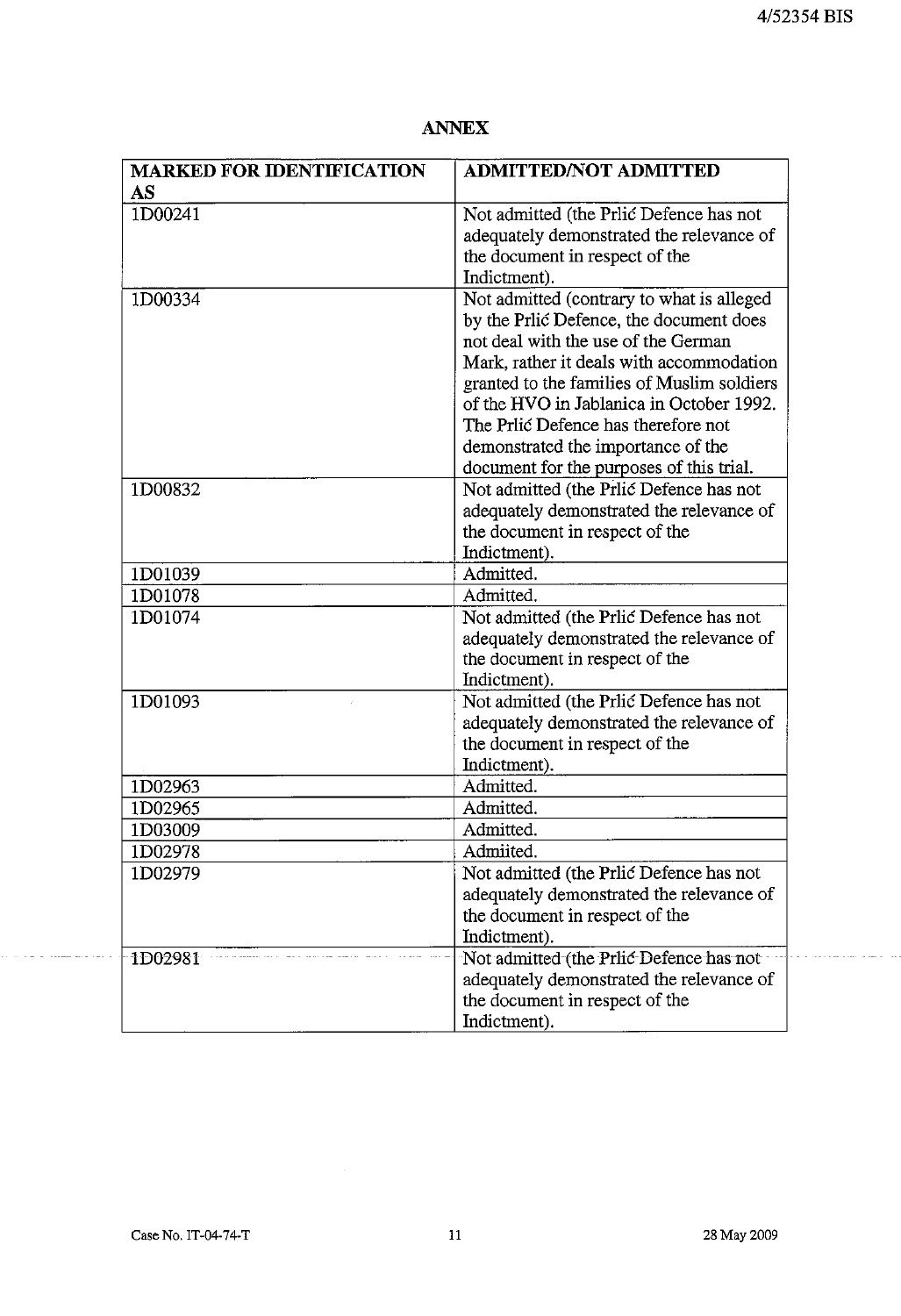$\hat{\mathcal{L}}$ 

 $\sim$ 

| 1D02982 | Not admitted (absence of evidence of the |
|---------|------------------------------------------|
|         | authenticity of the original document in |
|         | BCS).                                    |
| 1D02983 | Admitted.                                |
| 1D02985 | Admitted.                                |
| 1D02986 | Admitted.                                |
| 1D02988 | Not admitted (the Priic Defence has not  |
|         | adequately demonstrated the relevance of |
|         | the document in respect of the           |
|         | Indictment).                             |
| 1D02987 | Not admitted (the Prlic Defence has not  |
|         | adequately demonstrated the relevance of |
|         | the document in respect of the           |
|         | Indictment).                             |
| 1D02989 | Not admitted (the Prlic Defence has not  |
|         | adequately demonstrated the relevance of |
|         | the document in respect of the           |
|         | Indictment).                             |
| 1D02992 | Admitted.                                |
| 1D02993 | Not admitted (absence of evidence of the |
|         | authenticity of the original document in |
|         | BCS).                                    |
| 1D02998 | Admitted.                                |
| 1D02999 | Not admitted (absence of evidence of the |
|         | authenticity of the original document in |
|         | BCS).                                    |
| 1D03005 | Not admitted (the Prlic Defence has not  |
|         | adequately demonstrated the relevance of |
|         | the document in respect of the           |
|         | Indictment).                             |
| 1D03006 | Admitted.                                |
| 1D03007 | Not admitted (the Prlic Defence has not  |
|         | adequately demonstrated the relevance of |
|         | the document in respect of the           |
|         | Indictment).                             |
| 1D03008 | Not admitted (absence of evidence of the |
|         | authenticity of the original document in |
|         | BCS).                                    |
| 1D03010 | Not admitted (the Prlic Defence has not  |
|         | adequately demonstrated the relevance of |
|         | the document in respect of the           |
|         | Indictment).                             |
| 1D03011 | Not admitted (the Prlic Defence has not  |
|         | adequately demonstrated the relevance of |
|         | the document in respect of the           |
|         | Indictment).                             |

 $\mathcal{L}_{\mathcal{A}}$ 

والموالي والرواب والتواصير والمتر

. . . . . . . . . . . . . . .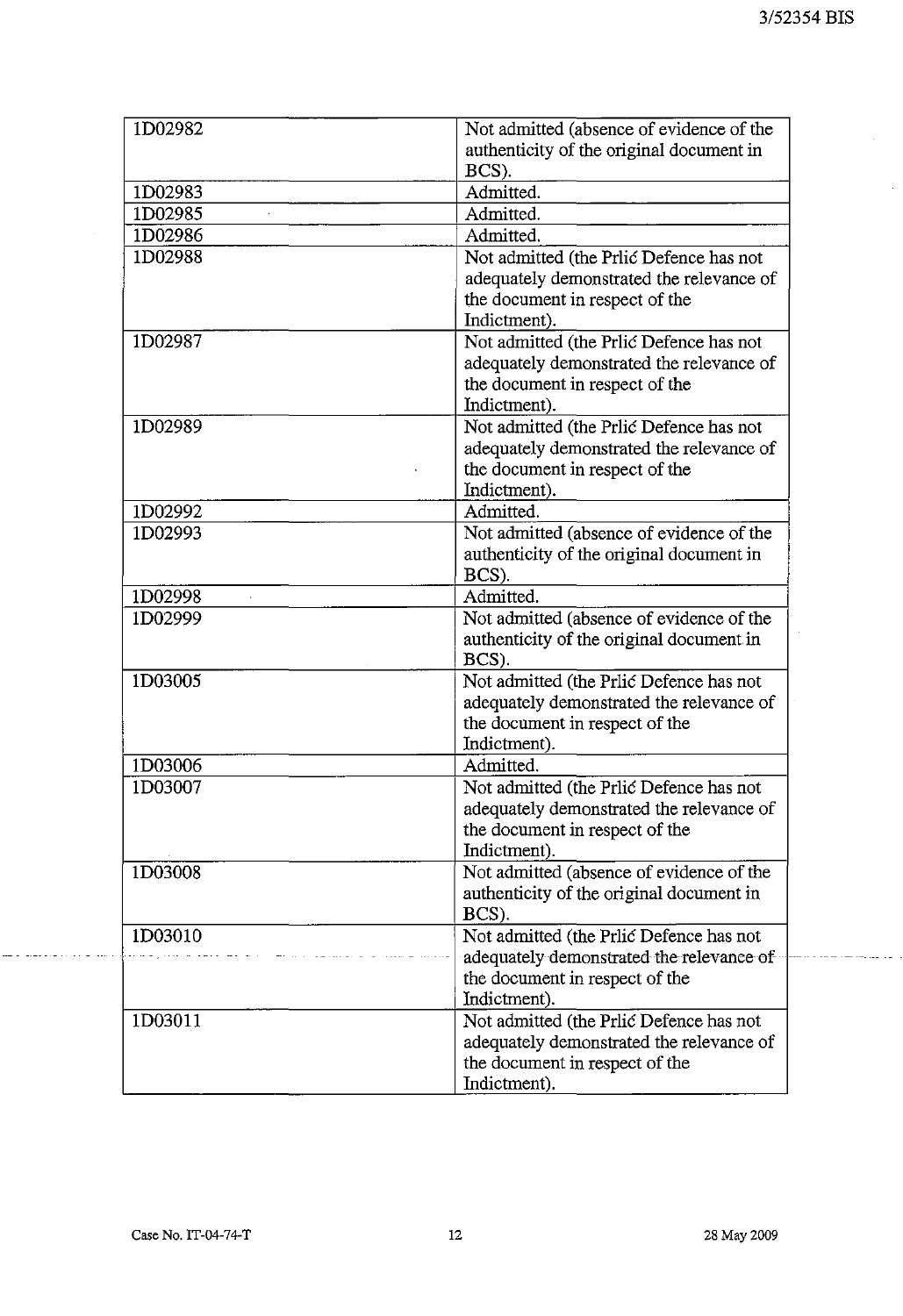| 1D03012 | Not admitted (the Prlic Defence has not  |
|---------|------------------------------------------|
|         | adequately demonstrated the relevance of |
|         | the document in respect of the           |
|         | Indictment).                             |
| 1D03013 | Admitted.                                |
| 1D03014 | Admitted.                                |
| 1D03015 | Admitted.                                |
| 1D03016 | Admitted.                                |
| 1D03017 | Admitted.                                |
| 1D03020 | Not admitted (the Prlic Defence has not  |
|         | adequately demonstrated the relevance of |
|         | the document in respect of the           |
|         | Indictment).                             |
| 1D03022 | Not admitted (absence of evidence of the |
|         | authenticity of the original document in |
|         | BCS).                                    |
| 1D03023 | Not admitted (absence of evidence of the |
|         | authenticity of the original document in |
|         | BCS).                                    |
| 1D03024 | Not admitted (absence of evidence of the |
|         | authenticity of the original document in |
|         | BCS).                                    |
| 1D03025 | Admitted.                                |
| 1D03026 | Admitted.                                |
| 1D03027 | Not admitted (the Prlic Defence has not  |
|         | adequately demonstrated the relevance of |
|         | the document in respect of the           |
|         | Indictment).                             |
| 1D03028 | Not admitted (the Prlic Defence has not  |
|         | adequately demonstrated the relevance of |
|         | the document in respect of the           |
|         | Indictment).                             |
| 1D03029 | Not admitted (the Prlic Defence has not  |
|         | adequately demonstrated the relevance of |
|         | the document in respect of the           |
|         | Indictment).                             |
| 1D03030 | Not admitted (the Prlic Defence has not  |
|         | adequately demonstrated the relevance of |
|         | the document in respect of the           |
|         | Indictment).                             |
| 1D03031 | Not admitted (absence of evidence of the |
|         | authenticity of the original document in |
|         | BCS).                                    |

 $\mathcal{L}$ 

لكا الموالي المراكب الموارد المواردة

 $\hat{\mathcal{A}}$ 

الترويات والواقف المو

 $\ddot{\phantom{a}}$ 

 $\bar{\mathcal{L}}$ 

 $\sim$